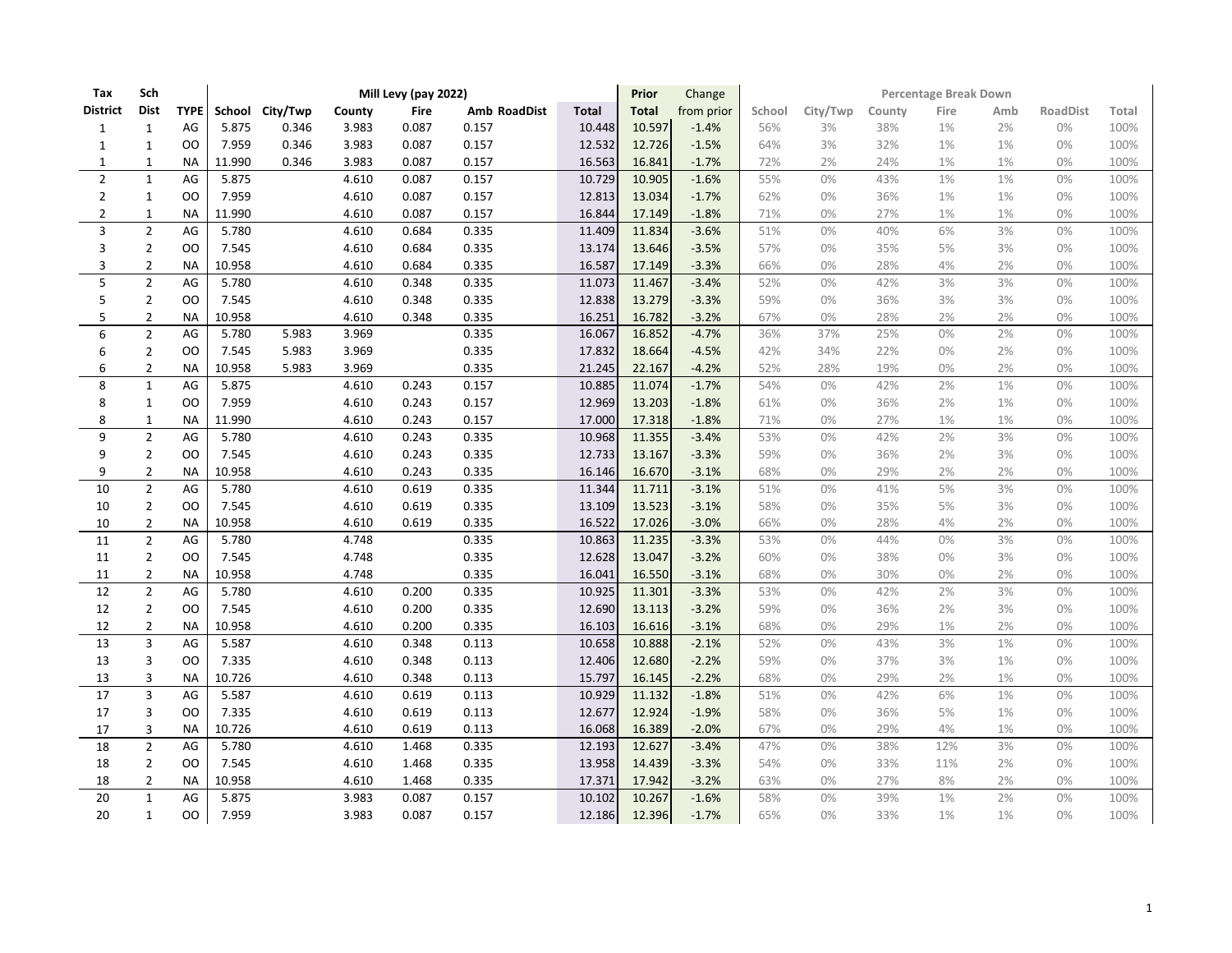| Tax             | Sch            |                | Mill Levy (pay 2022) |                 |        |             |              |       |              |              | Change     | Percentage Break Down |          |        |      |       |          |       |  |
|-----------------|----------------|----------------|----------------------|-----------------|--------|-------------|--------------|-------|--------------|--------------|------------|-----------------------|----------|--------|------|-------|----------|-------|--|
| <b>District</b> | <b>Dist</b>    | <b>TYPE</b>    |                      | School City/Twp | County | <b>Fire</b> | Amb RoadDist |       | <b>Total</b> | <b>Total</b> | from prior | School                | City/Twp | County | Fire | Amb   | RoadDist | Total |  |
| 20              | $\mathbf{1}$   | <b>NA</b>      | 11.990               |                 | 3.983  | 0.087       | 0.157        |       | 16.217       | 16.511       | $-1.8%$    | 74%                   | 0%       | 25%    | 1%   | 1%    | 0%       | 100%  |  |
| 21              | $\mathbf{1}$   | AG             | 5.875                |                 | 4.610  | 0.205       | 0.157        |       | 10.847       | 11.014       | $-1.5%$    | 54%                   | 0%       | 43%    | 2%   | 1%    | 0%       | 100%  |  |
| 21              | $\mathbf 1$    | <b>OO</b>      | 7.959                |                 | 4.610  | 0.205       | 0.157        |       | 12.931       | 13.143       | $-1.6%$    | 62%                   | $0\%$    | 36%    | 2%   | 1%    | 0%       | 100%  |  |
| 21              | $\mathbf 1$    | <b>NA</b>      | 11.990               |                 | 4.610  | 0.205       | 0.157        |       | 16.962       | 17.258       | $-1.7%$    | 71%                   | 0%       | 27%    | 1%   | $1\%$ | 0%       | 100%  |  |
| 24              | 3              | AG             | 5.587                |                 | 4.610  | 0.200       | 0.113        |       | 10.510       | 10.722       | $-2.0%$    | 53%                   | 0%       | 44%    | 2%   | 1%    | 0%       | 100%  |  |
| 24              | 3              | OO             | 7.335                |                 | 4.610  | 0.200       | 0.113        |       | 12.258       | 12.514       | $-2.0%$    | 60%                   | $0\%$    | 38%    | 2%   | $1\%$ | 0%       | 100%  |  |
| 24              | 3              | <b>NA</b>      | 10.726               |                 | 4.610  | 0.200       | 0.113        |       | 15.649       | 15.979       | $-2.1%$    | 69%                   | 0%       | 29%    | 1%   | 1%    | 0%       | 100%  |  |
| 25              | 3              | AG             | 5.587                |                 | 4.610  | 0.205       | 0.113        |       | 10.515       | 10.716       | $-1.9%$    | 53%                   | 0%       | 44%    | 2%   | 1%    | 0%       | 100%  |  |
| 25              | 3              | OO             | 7.335                |                 | 4.610  | 0.205       | 0.113        |       | 12.263       | 12.508       | $-2.0%$    | 60%                   | $0\%$    | 38%    | 2%   | 1%    | 0%       | 100%  |  |
| 25              | 3              | <b>NA</b>      | 10.726               |                 | 4.610  | 0.205       | 0.113        |       | 15.654       | 15.973       | $-2.0%$    | 69%                   | 0%       | 29%    | 1%   | 1%    | 0%       | 100%  |  |
| 30              | $\overline{3}$ | AG             | 5.587                |                 | 4.610  | 0.200       | 0.113        |       | 10.510       | 10.722       | $-2.0%$    | 53%                   | 0%       | 44%    | 2%   | 1%    | 0%       | 100%  |  |
| 30              | 3              | <b>OO</b>      | 7.335                |                 | 4.610  | 0.200       | 0.113        |       | 12.258       | 12.514       | $-2.0%$    | 60%                   | 0%       | 38%    | 2%   | $1\%$ | 0%       | 100%  |  |
| 30              | 3              | <b>NA</b>      | 10.726               |                 | 4.610  | 0.200       | 0.113        |       | 15.649       | 15.979       | $-2.1%$    | 69%                   | 0%       | 29%    | 1%   | 1%    | 0%       | 100%  |  |
| 32              | $\mathbf{1}$   | AG             | 5.875                |                 | 3.983  | 0.087       | 0.157        |       | 10.102       | 10.162       | $-0.6%$    | 58%                   | 0%       | 39%    | 1%   | 2%    | 0%       | 100%  |  |
| 32              | $1\,$          | <b>OO</b>      | 7.959                |                 | 3.983  | 0.087       | 0.157        |       | 12.186       | 12.291       | $-0.9%$    | 65%                   | $0\%$    | 33%    | 1%   | 1%    | 0%       | 100%  |  |
| 32              | $\mathbf{1}$   | <b>NA</b>      | 11.990               |                 | 3.983  | 0.087       | 0.157        |       | 16.217       | 16.406       | $-1.2%$    | 74%                   | 0%       | 25%    | 1%   | $1\%$ | 0%       | 100%  |  |
| 33              | $\overline{3}$ | AG             | 5.587                | 7.132           | 3.983  | 0.200       | 0.113        |       | 17.015       | 17.216       | $-1.2%$    | 33%                   | 42%      | 23%    | 1%   | 1%    | 0%       | 100%  |  |
| 33              | 3              | <b>OO</b>      | 7.335                | 7.132           | 3.983  | 0.200       | 0.113        |       | 18.763       | 19.008       | $-1.3%$    | 39%                   | 38%      | 21%    | 1%   | 1%    | 0%       | 100%  |  |
| 33              | 3              | <b>NA</b>      | 10.726               | 7.132           | 3.983  | 0.200       | 0.113        |       | 22.154       | 22.473       | $-1.4%$    | 48%                   | 32%      | 18%    | 1%   | $1\%$ | 0%       | 100%  |  |
| 35              | $\overline{2}$ | AG             | 5.780                |                 | 3.983  | 0.243       | 0.335        | 0.624 | 10.965       | 11.387       | $-3.7%$    | 53%                   | 0%       | 36%    | 2%   | 3%    | 6%       | 100%  |  |
| 35              | $\overline{2}$ | <b>OO</b>      | 7.545                |                 | 3.983  | 0.243       | 0.335        | 0.624 | 12.730       | 13.199       | $-3.6%$    | 59%                   | 0%       | 31%    | 2%   | 3%    | 5%       | 100%  |  |
| 35              | $\overline{2}$ | <b>NA</b>      | 10.958               |                 | 3.983  | 0.243       | 0.335        | 0.624 | 16.143       | 16.702       | $-3.3%$    | 68%                   | 0%       | 25%    | 2%   | 2%    | 4%       | 100%  |  |
| 36              | $\overline{2}$ | AG             | 5.780                |                 | 3.983  | 0.243       | 0.335        | 0.342 | 10.683       | 11.112       | $-3.9%$    | 54%                   | 0%       | 37%    | 2%   | 3%    | 3%       | 100%  |  |
| 36              | $\overline{2}$ | OO             | 7.545                |                 | 3.983  | 0.243       | 0.335        | 0.342 | 12.448       | 12.924       | $-3.7%$    | 61%                   | 0%       | 32%    | 2%   | 3%    | 3%       | 100%  |  |
| 36              | $\overline{2}$ | <b>NA</b>      | 10.958               |                 | 3.983  | 0.243       | 0.335        | 0.342 | 15.861       | 16.427       | $-3.4%$    | 69%                   | 0%       | 25%    | 2%   | 2%    | 2%       | 100%  |  |
| 37              | $\overline{2}$ | AG             | 5.780                |                 | 3.983  | 0.348       | 0.335        |       | 10.446       | 10.829       | $-3.5%$    | 55%                   | 0%       | 38%    | 3%   | 3%    | 0%       | 100%  |  |
| 37              | $\overline{2}$ | <b>OO</b>      | 7.545                |                 | 3.983  | 0.348       | 0.335        |       | 12.211       | 12.641       | $-3.4%$    | 62%                   | 0%       | 33%    | 3%   | 3%    | 0%       | 100%  |  |
| 37              | $\overline{2}$ | <b>NA</b>      | 10.958               |                 | 3.983  | 0.348       | 0.335        |       | 15.624       | 16.144       | $-3.2%$    | 70%                   | 0%       | 25%    | 2%   | 2%    | 0%       | 100%  |  |
| 38              | $\mathbf{1}$   | AG             | 5.875                |                 | 3.983  | 0.243       | 0.157        |       | 10.258       |              |            | 57%                   | 0%       | 39%    | 2%   | 2%    | 0%       | 100%  |  |
| 38              | $1\,$          | <b>OO</b>      | 7.959                |                 | 3.983  | 0.243       | 0.157        |       | 12.342       | new          |            | 64%                   | 0%       | 32%    | 2%   | 1%    | 0%       | 100%  |  |
| 38              | $\mathbf 1$    | <b>NA</b>      | 11.990               |                 | 3.983  | 0.243       | 0.157        |       | 16.373       |              |            | 73%                   | $0\%$    | 24%    | 1%   | $1\%$ | 0%       | 100%  |  |
| 39              | $\mathbf{1}$   | AG             | 5.875                | 15.460          | 3.969  |             | 0.157        |       | 25.461       | 25.622       | $-0.6%$    | 23%                   | 61%      | 16%    | 0%   | 1%    | 0%       | 100%  |  |
| 39              | $\mathbf{1}$   | <b>OO</b>      | 7.959                | 15.460          | 3.969  |             | 0.157        |       | 27.545       | 27.751       | $-0.7%$    | 29%                   | 56%      | 14%    | 0%   | 1%    | 0%       | 100%  |  |
| 39              | $\mathbf 1$    | <b>NA</b>      | 11.990               | 15.460          | 3.969  |             | 0.157        |       | 31.576       | 31.866       | $-0.9%$    | 38%                   | 49%      | 13%    | 0%   | 0%    | 0%       | 100%  |  |
| 49              | 3              | AG             | 5.587                |                 | 4.610  | 1.468       | 0.113        |       | 11.778       | 12.048       | $-2.2%$    | 47%                   | 0%       | 39%    | 12%  | 1%    | 0%       | 100%  |  |
| 49              | 3              | <b>OO</b>      | 7.335                |                 | 4.610  | 1.468       | 0.113        |       | 13.526       | 13.840       | $-2.3%$    | 54%                   | $0\%$    | 34%    | 11%  | 1%    | 0%       | 100%  |  |
| 49              | 3              | <b>NA</b>      | 10.726               |                 | 4.610  | 1.468       | 0.113        |       | 16.917       | 17.305       | $-2.2%$    | 63%                   | 0%       | 27%    | 9%   | 1%    | 0%       | 100%  |  |
| 61              | $\overline{2}$ | AG             | 5.780                | 1.024           | 3.969  |             | 0.335        |       | 11.108       | 11.467       | $-3.1%$    | 52%                   | 9%       | 36%    | 0%   | 3%    | 0%       | 100%  |  |
| 61              | $\overline{2}$ | <b>OO</b>      | 7.545                | 1.024           | 3.969  |             | 0.335        |       | 12.873       | 13.279       | $-3.1%$    | 59%                   | 8%       | 31%    | 0%   | 3%    | 0%       | 100%  |  |
| 61              | $\overline{2}$ | <b>NA</b>      | 10.958               | 1.024           | 3.969  |             | 0.335        |       | 16.286       | 16.782       | $-3.0%$    | 67%                   | 6%       | 24%    | 0%   | 2%    | 0%       | 100%  |  |
| 78              | $\overline{2}$ | AG             | 5.780                |                 | 4.610  | 1.468       | 0.335        |       | 12.193       | 12.627       | $-3.4%$    | 47%                   | $0\%$    | 38%    | 12%  | 3%    | 0%       | 100%  |  |
| 78              | $\overline{2}$ | O <sub>O</sub> | 7.545                |                 | 4.610  | 1.468       | 0.335        |       | 13.958       | 14.439       | $-3.3%$    | 54%                   | $0\%$    | 33%    | 11%  | 2%    | 0%       | 100%  |  |
| 78              | $\overline{2}$ | <b>NA</b>      | 10.958               |                 | 4.610  | 1.468       | 0.335        |       | 17.371       | 17.942       | $-3.2%$    | 63%                   | 0%       | 27%    | 8%   | 2%    | 0%       | 100%  |  |